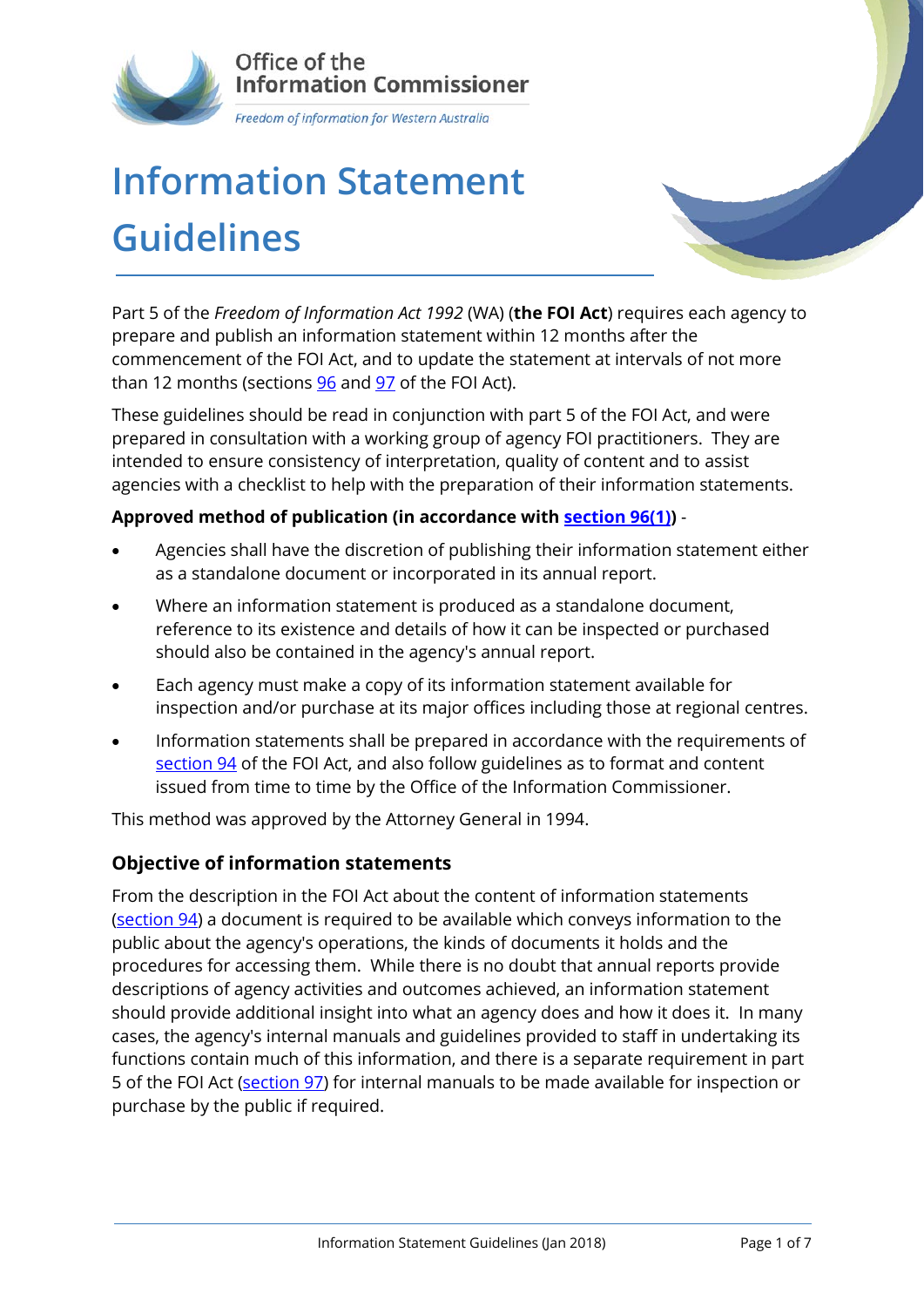As the annual report can incorporate the information statement detail there is maximum flexibility for agencies in the presentation of the material. In some cases an agency may decide to have the various components of the information statement spread through the annual report, in which case the guidelines suggest that an index or contents page in the annual report should refer the reader to the areas which provide the information statement material. In other cases, agencies may have a separate section in their annual report or have an annexure to the annual report to provide a stand alone document. In determining the method of publication it is suggested that agencies consider which alternative will enable members of the public to obtain the document at the lowest reasonable cost as required by [section 4\(b\)](http://www.austlii.edu.au/au/legis/wa/consol_act/foia1992222/s4.html) of the FOI Act.

Section 97(2) of the FOI Act requires that each agency provide a copy of its information statement to the Information Commissioner as soon as practicable after it is published each year.

It is not necessary to provide the Information Commissioner with another copy of the agency's information statement each year if it has not been changed. However, to comply with the requirements of the FOI Act, the agency will need to notify the Information Commissioner either by letter, fax or email that the statement has been reviewed and is still current.

Where minor amendments are made to the agency's existing information statement, it is only necessary to forward copies of the amended pages. However, if there are major changes, then a copy of the revised statement should be provided.

## **Content of information statements**

[Section 94](http://www.austlii.edu.au/au/legis/wa/consol_act/foia1992222/s94.html) of the FOI Act specifies the information that must be published in the agency's information statement. The following guidelines are aimed at ensuring consistency in the interpretation of section 94 and in the quality of information statements across agencies.

In order to comply with section 94, it is suggested that information statements include the following sections. However, they can be amalgamated if this assists the explanation.

#### **1.0 An index or contents page**

This should refer the reader to the main subject areas of the statement. Where the statement is incorporated into an agency's annual report, the contents page should indicate to the reader the location of all material required by the FOI Act.

#### **2.0 The agency's mission statement**

#### **3.0 Details of legislation administered**

This section should include enabling legislation and legislation for which the agency is responsible in accordance with the allocation of statutes to portfolios published in the Government Gazette. Each piece of legislation should be accompanied by a brief statement or description as to its purpose.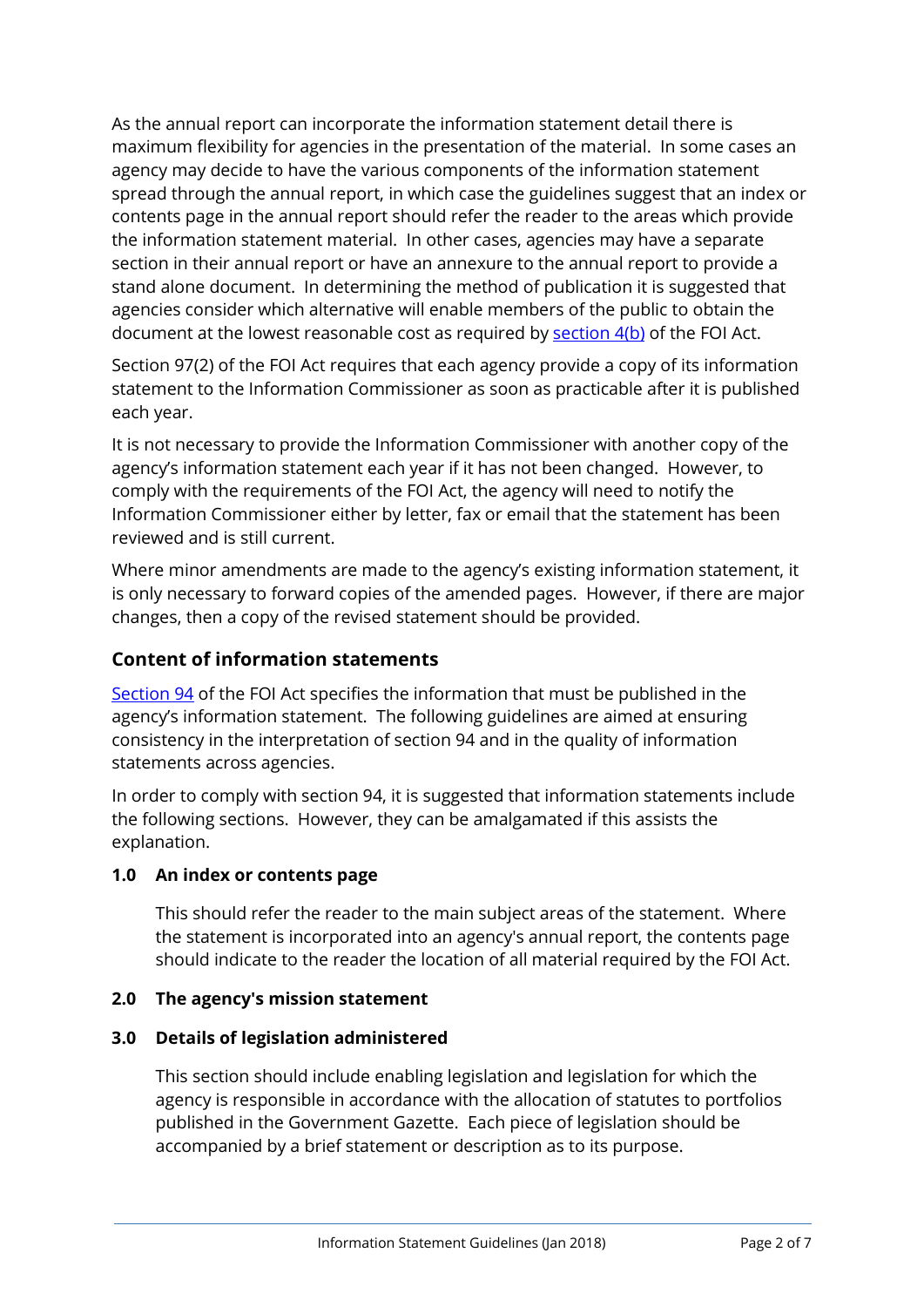#### **4.0 Agency structure and functions**

A statement of the structure and functions of the agency must be given. An agency's structure should be described to show the decision-making process to branch or subprogram level.

#### **5.0 Details of functions, including decision-making functions, affecting the public**

A description of the ways in which the agency's functions (including its decisionmaking functions) affect the public must be given.

In general, the information provided regarding decision-making within the agency on matters that affect the public should enable a member of the public to determine:

- the areas or matters in which the agency makes decisions which affect the public;
- what powers the agency holds the authority to exercise; and
- how decisions made in exercising the powers of the agency are put into practice.

Sources of the broad decision-making power exercised when conducting the activities of the agency which affect the public will need to be identified. This should include the identification of any discretionary powers, relevant rules, procedures, policies or criteria.

(The above sections are linked to the requirements of section 94(a) and (b)).

#### **6.0 Public Participation in the Formulation of Policy and Performance of Agency Functions**

Any arrangements for enabling public participation in the agency's policy formulation and performance of its functions must be described.

Information regarding this aspect of the agency's operations should include, for example:

- a) committees or bodies that are administered or operated by the agency which involve non-government (public) representation, including:
	- the role of these committees; and
	- how public participation in these bodies is determined;
- b) committees or bodies that don't involve direct public representation but to whom the public could still submit comment.

A description of how participation is achieved in both types of committee is required.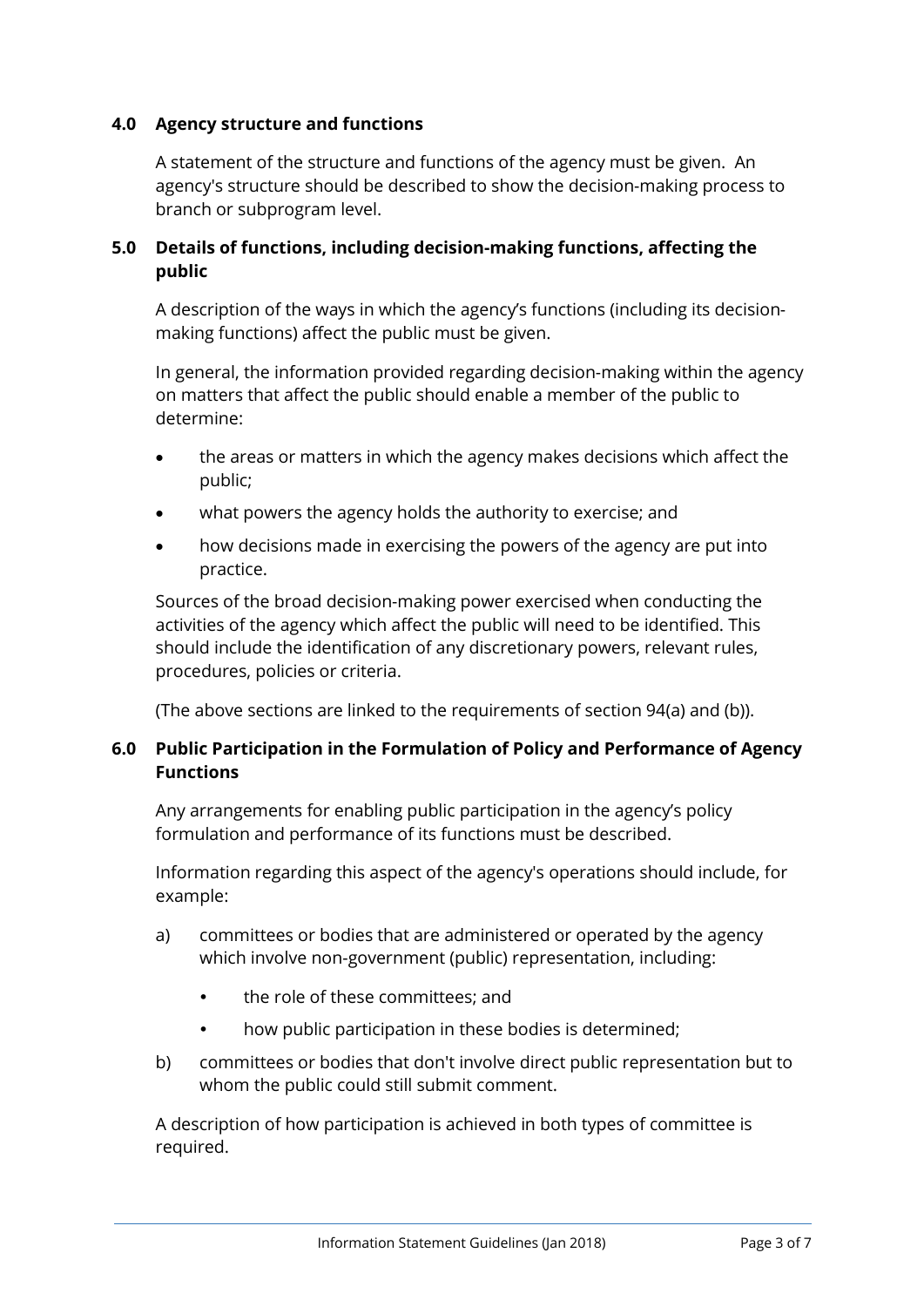(The above section is linked to section 94(c)).

#### **7.0 Documents held by the agency**

A description of the kinds of documents usually held by the agency must be given.

The main aim of this section is to provide the public with information that could assist them in determining what kinds of document are held, whether an FOI request is necessary to access them and, if so, how to lodge an application.

This section should include:

- a) Details of agency documents available outside FOI:
	- documents (eg. brochures, reports, manuals, minutes etc) that are available to the public at no cost (a broad description of some categories may suffice);
	- documents available for inspection at the agency;
	- documents available for purchase;
	- whether the agency has library facilities available to the public; and
	- how access to the above is obtained.
- b) Details of other agency documents:
	- other types of documents held by the agency (in broad categories including miscellaneous documents such as reports to outside bodies, maps, drawings, videos etc);
	- the types of formats in which information is held or stored;
	- how information is classified (ie nomenclature of the filing system), naming or describing the various file or record systems which exist, as well as any informal systems, short term storage etc); and
	- the kinds of personal information held and how it is stored.

(The above section is linked to section 94(d) and (e)).

#### **8.0 The operation of FOI in the agency**

A description is required of how FOI access applications and applications for the amendment of personal information are dealt with in the agency.

Details of the process should include:

- how and to whom (or what position) initial enquiries can be made;
- where applications should be lodged; and
- who (or what position) in the organisation makes decisions regarding access to documents or the amendment of personal information under FOI.

(The above section is linked to section 94(f) and (g)).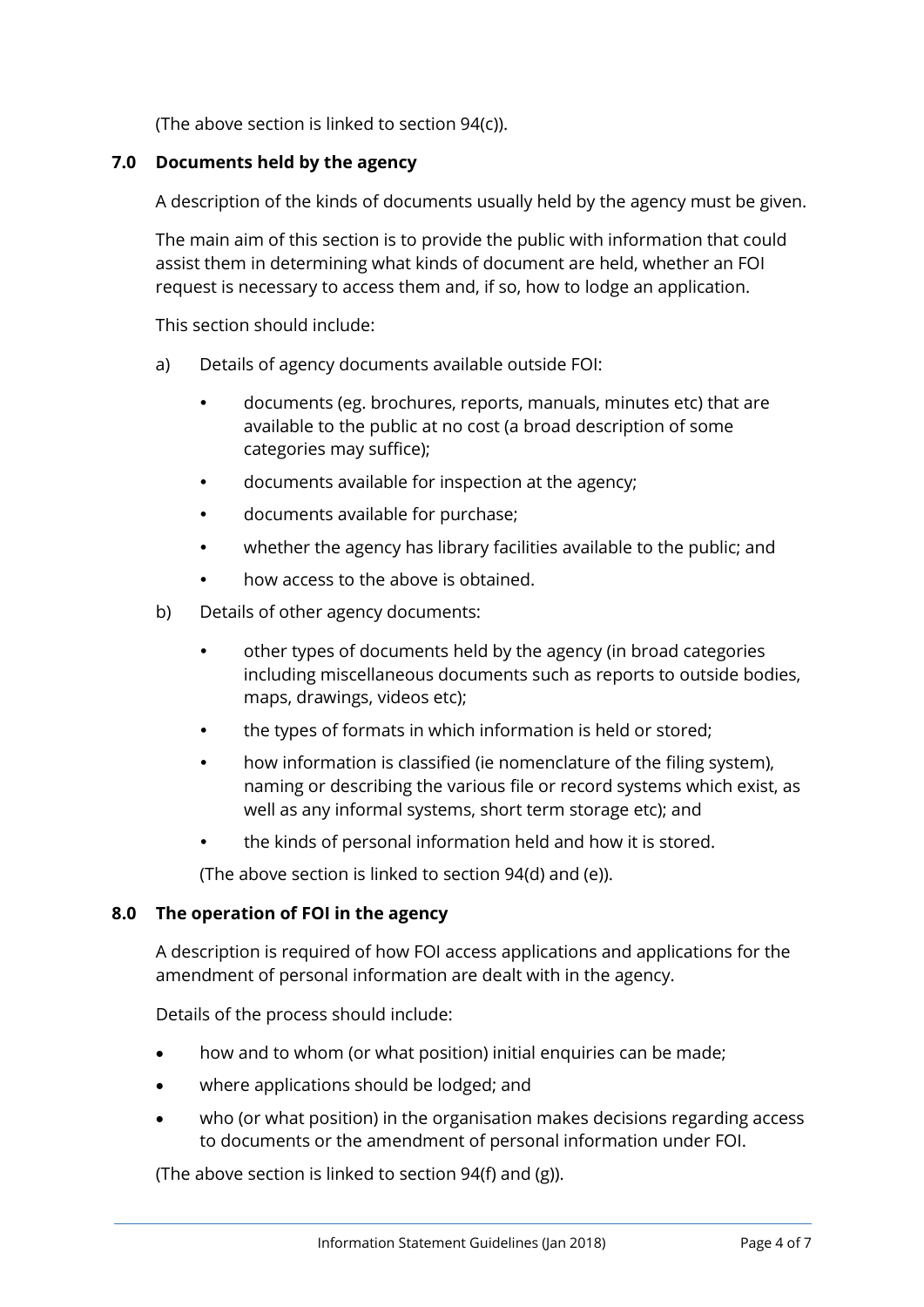The following pages could be used in your own information statement to describe the FOI processes and key points of interest to applicants. The pages below do not form an Information Statement in their own right. To comply with section 94 of the FOI Act, each agency should address all of the matters outlined in section 94 in their information statement.

# **FREEDOM OF INFORMATION PROCEDURES AND ACCESS ARRANGEMENTS FOI Operations**

It is the aim of the agency to make information available promptly and at the least possible cost, and whenever possible documents will be provided outside the FOI process.

If information is not routinely available, the *Freedom of Information Act 1992* (WA) provides the right to apply for documents held by the agency and to enable the public to ensure that personal information in documents is accurate, complete, up-to-date and not misleading.

## **Freedom of Information Applications**

Access applications have to -

- be in writing;
- give enough information so that the documents requested can be identified;
- give an Australian address to which notices can be sent; and
- be lodged at the agency with any application fee payable.

Applications and enquiries should be addressed to the Freedom of Information Coordinator on telephone....... (add agency postal address).

Applications will be acknowledged in writing and you will be notified of the decision within 45 calendar days.

## **Freedom of Information Charges**

A scale of fees and charges are set out in the FOI Regulations. Apart from the application fee for non-personal information (information that is not personal information about the applicant) all charges are discretionary. The fees and charges are as follows.

| $\bullet$ | Personal information about the applicant                             | No fee and no charges |
|-----------|----------------------------------------------------------------------|-----------------------|
| $\bullet$ | Application fee (for non-personal information)                       | \$30.00               |
| $\bullet$ | Charge for time dealing with the application (per hour, or pro rata) | \$30.00               |
| $\bullet$ | Access time supervised by staff (per hour, or pro rata)              | \$30.00               |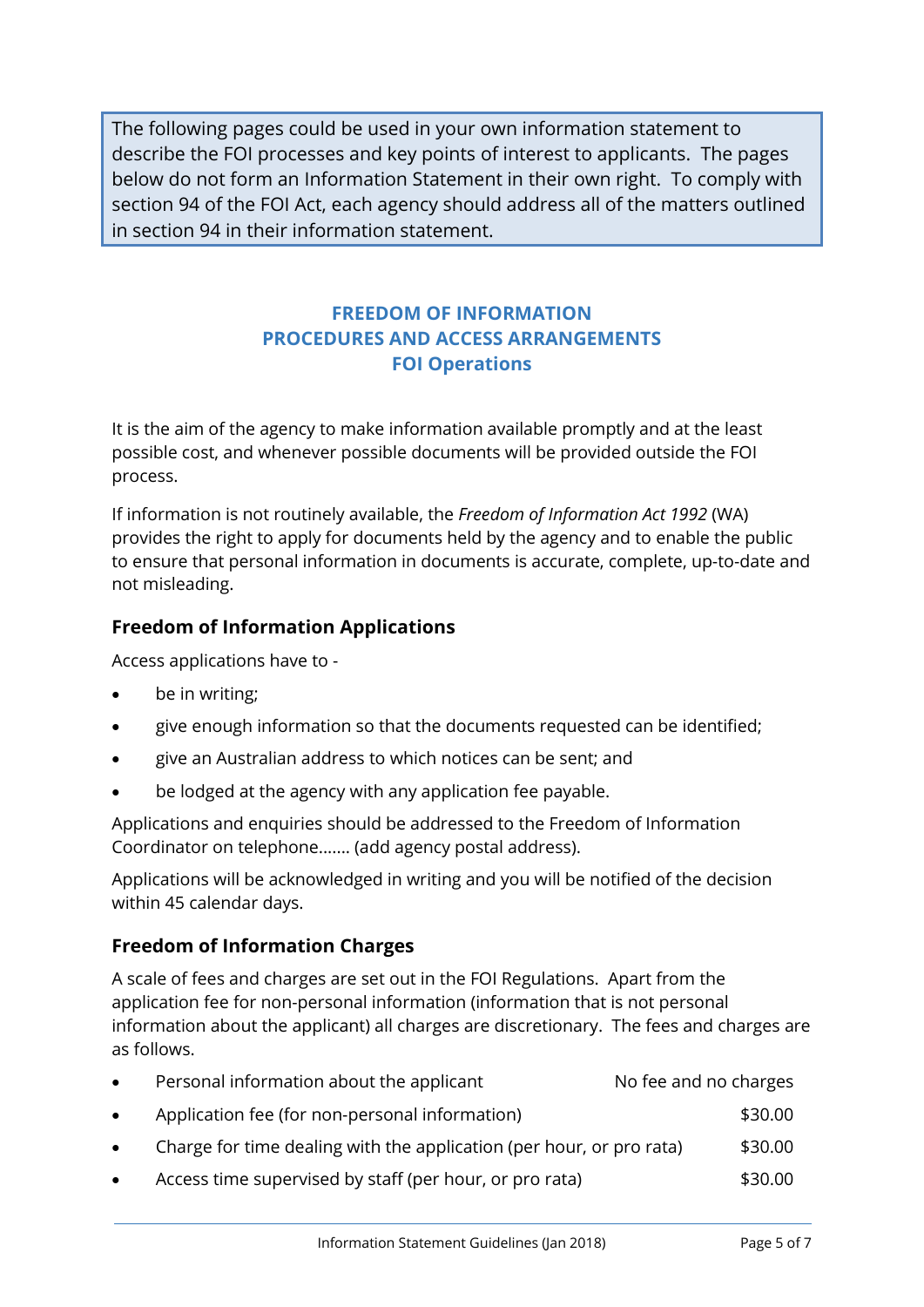| $\bullet$ | Photocopying staff time (per hour, or pro rata)                  | \$30.00            |
|-----------|------------------------------------------------------------------|--------------------|
| $\bullet$ | Per photocopy                                                    | .20                |
| $\bullet$ | Transcribing from tape, film or computer (per hour, or pro rata) | \$30.00            |
| $\bullet$ | Duplicating a tape, film or computer information                 | <b>Actual Cost</b> |
| $\bullet$ | Delivery, packaging and postage                                  | <b>Actual Cost</b> |

An estimate of charges will be provided if the cost is expected to exceed \$25.00. For impecunious applicants or those issued with prescribed pensioner concession cards, any charges payable are reduced by 25%.

## **Deposits**

- An advance deposit may be required in respect of the estimated charges 25%
- Further advance deposit may be required to meet the charges for dealing with the application **75%**

## **Access Arrangements**

Access to documents can be granted by way of inspection; a copy of a document; a copy of an audio or video tape; a computer disk; or a transcript of a recorded, shorthand or encoded document from which words can be reproduced.

## **Notice of Decision**

As soon as possible but in any case within 45 days you will be provided with a notice of decision which will include details such as -

- the date the decision was made;
- the name and the designation of the officer who made the decision;
- if access is refused, the reasons for claiming the document is exempt; and
- information on the rights of review and the procedures to be followed to exercise those rights.

## **Refusal of Access**

Applicants who are dissatisfied with a decision of the agency are entitled to ask for an **internal review** by the agency. The internal review application should be made in writing within 30 calendar days after being given the agency's notice of decision. You will be notified of the outcome of the review within 15 calendar days.

If you disagree with the result you then can apply to the Information Commissioner for an **external review.** The external review application should be made within 60 calendar days after being given the agency's written notice of the internal review decision. (Note: if you are requesting external review as a third party or following an application for amendment of personal information, you must lodge your external review application within 30 calendar days after being given written notice of the internal review decision.)